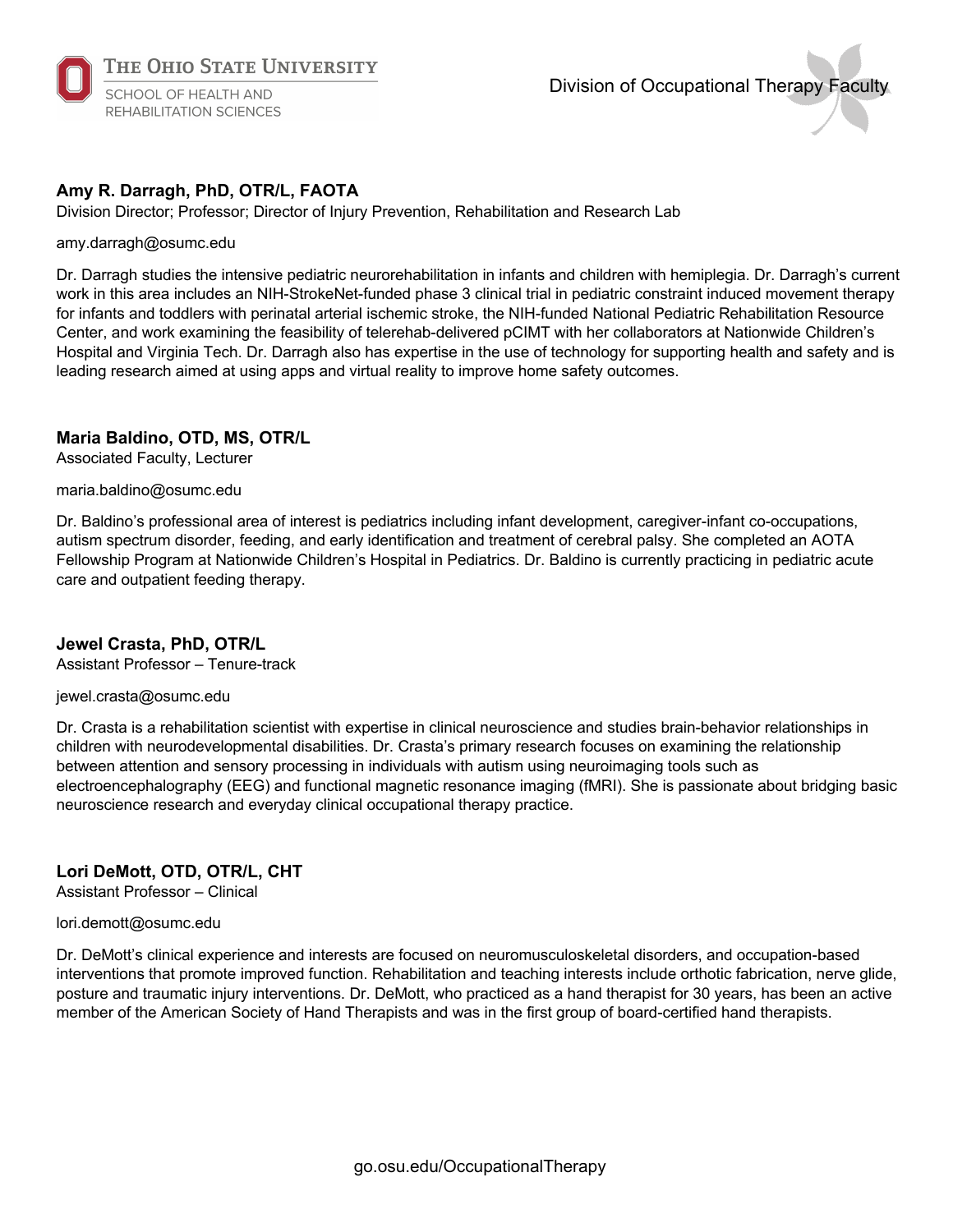

# Division of Occupational Therapy Faculty

# **Carmen DiGiovine, PhD, ATP/SMS, RET**

Professor – Clinical; Director of Rehabilitation Science and Technology – Assistive Technology Center

#### carmen.digiovine@osumc.edu

Dr. DiGiovine's research focus is on the application of science and technology to improve the quality of life of individuals with disabilities. His most recent research activities include investigating the role of technology that supports public transportation for individuals with cognitive disabilities using technology, the development and implementation of best practices in the wheelchair service delivery process, and the implementation of emerging educational technologies to support online education in assistive technology. Dr. DiGiovine is also interested in assistive technology outcome measures and the role of rehabilitation engineering in the field of assistive technology. Dr. DiGiovine is an active member of the RESNA Board of Directors.

### **Lisa Juckett, PhD, OTR/L, CHT**

Assistant Professor – Tenure-track

#### lisa.juckett@osumc.edu

Dr. Juckett's research focuses on bridging the gap between empirical discoveries and the use of these discoveries in realworld practice settings. Heavily informed by the field of implementation science, Dr. Juckett's research examines the factors and strategies that influence health care professionals' use of evidence-based practices in the areas of fall prevention and stroke rehabilitation. Active involvement of the community and clinical stakeholders is a hallmark characteristic of Dr. Juckett's research, resulting in collaborations with local organizations including Lifecare Alliance and The Ohio State University Wexner Medical Center.

## **Erika Kemp, OTD, OTR/L, BCP**

Assistant Professor – Clinical; Capstone Coordinator

#### erika.kemp@osumc.edu

Dr. Kemp is the Capstone Coordinator and has an interest in the purpose and value of the doctoral capstone and how it can enhance community-based practice. She is a pediatric occupational therapist with clinical interests in aquatic therapy, feeding, sensory integration and school-based therapy with an active line of research in the use of aquatic therapy. Dr. Kemp serves as the Chair for the Doctoral Capstone Coordinator's Academic Leadership Council and sits on AOTA's Commission on Education.

## **Monica Robinson, OTD, OT/L, BCMH, FAOTA, FNAP**

Associate Professor – Clinical

#### monica.robinson@osumc.edu

Dr. Robinson's practice interests include aging, substance/opioid use disorder, mental health, leadership and health policy. Research interests include implementation science, older adults, metacognition, and teaching and learning. Dr. Robinson has served on numerous American Occupational Therapy Association committees and has served two terms as the Ohio Occupational Therapy Association President.